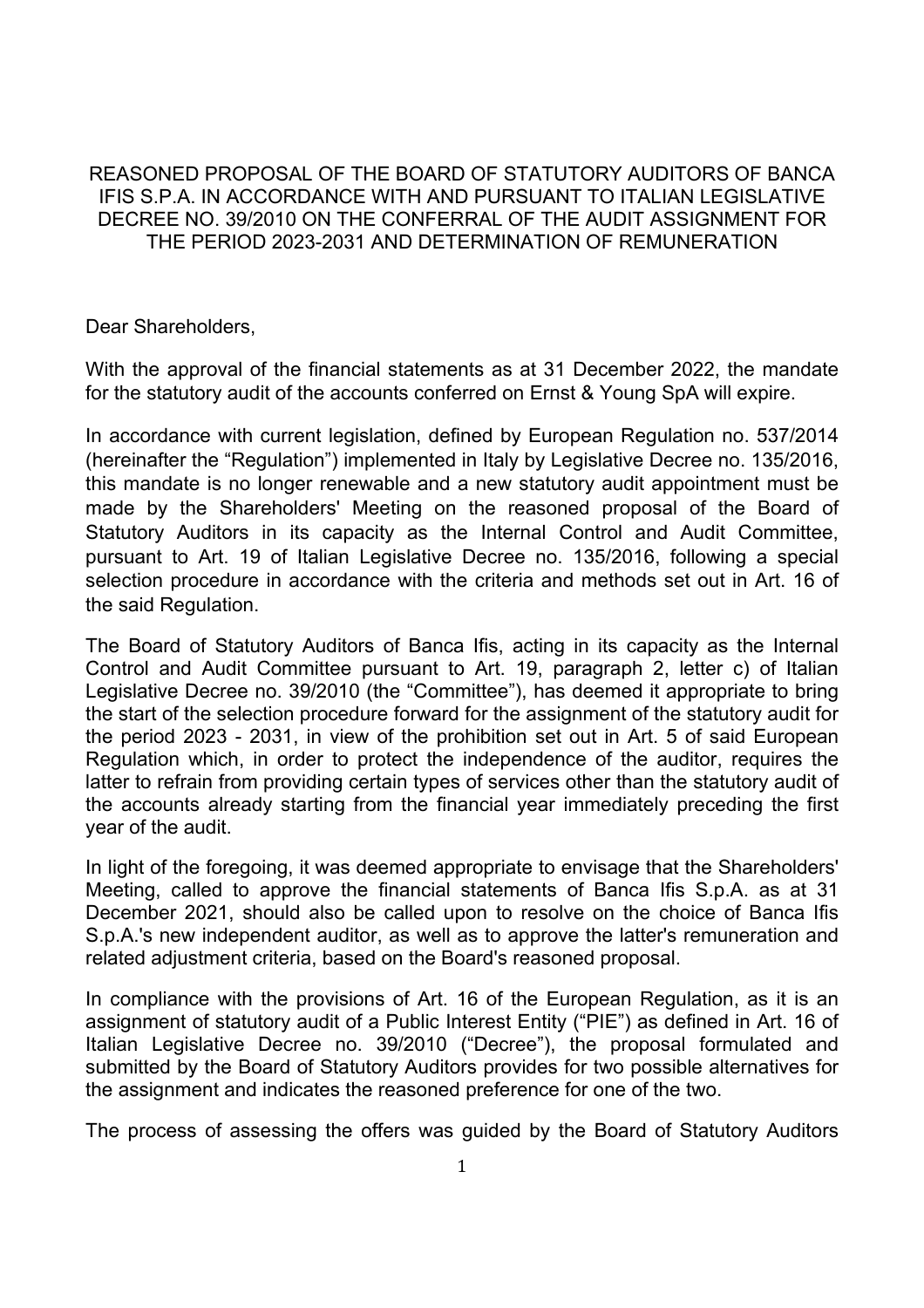and supported by the Corporate Accounting Reporting Officer (the "Reporting Officer") and his team (together referred to as the "Working Party"), which the Board met 7 times in order to constantly monitor the progress of the whole process. In addition, the Board of Statutory Auditors held 5 meetings and a number of conference calls to discuss the matter at hand and met with the candidate audit firms with the support of the structure of the Reporting Officer.

In continuity with the approach already adopted for some time, the Parent company has chosen the figure of the Group's sole auditor, also in order to increase the efficiency of the Banca Ifis Group's auditing process, since the company appointed to audit the consolidated financial statements is entirely responsible for expressing the related opinion (European Directive 2006/43/EC and, for Italy, Legislative Decree no. 39/2010). However, the procedure ensured the decision-making autonomy of the competent bodies of the Group companies.

In line with the aforementioned approach, the offer request was made by Banca Ifis S.p.A. also in the name and on behalf of the other Entities of the Group, including the other Entities of the Group qualified as Public Interest Entities - PIEs - and/or Entities subject to Intermediate Regime - ESIR -, both Italian and foreign or otherwise falling within the scope of consolidation. The Board of Statutory Auditors of the Parent company and the Corporate Accounting Reporting Officer (the "Reporting Officer") exchanged information regularly with the Control Bodies of the Subsidiary Entities.

At the same time as awarding the audit mandate for the Parent company, the latter will also sign an Audit Framework Agreement with the designated auditor containing the economic conditions applicable to all Group companies, binding for the entire nineyear period. Consequently, if a Group company decides to assign its mandate to the Auditor, or to a company in its network, it may do so under the terms set out in this Framework Agreement.

These quotations shall be considered binding for the offering Audit Firm, but shall, if used, be transformed into specific proposals to be approved by the competent bodies of each company, based on the applicable legal regulations.

The tender process was officially launched in September 2021, requiring six companies to submit their bids and supporting documentation no later than 5 November 2021.

#### **Subject of the tender**

The Request for Quotation, defined on the basis of market benchmarks, is characterised by a high degree of granularity of the information requested, both at an overall Group level and for the companies included in the consolidation area. This approach made it possible to define in advance the contractual conditions for each individual company at Group level to be incorporated, if necessary, in the individual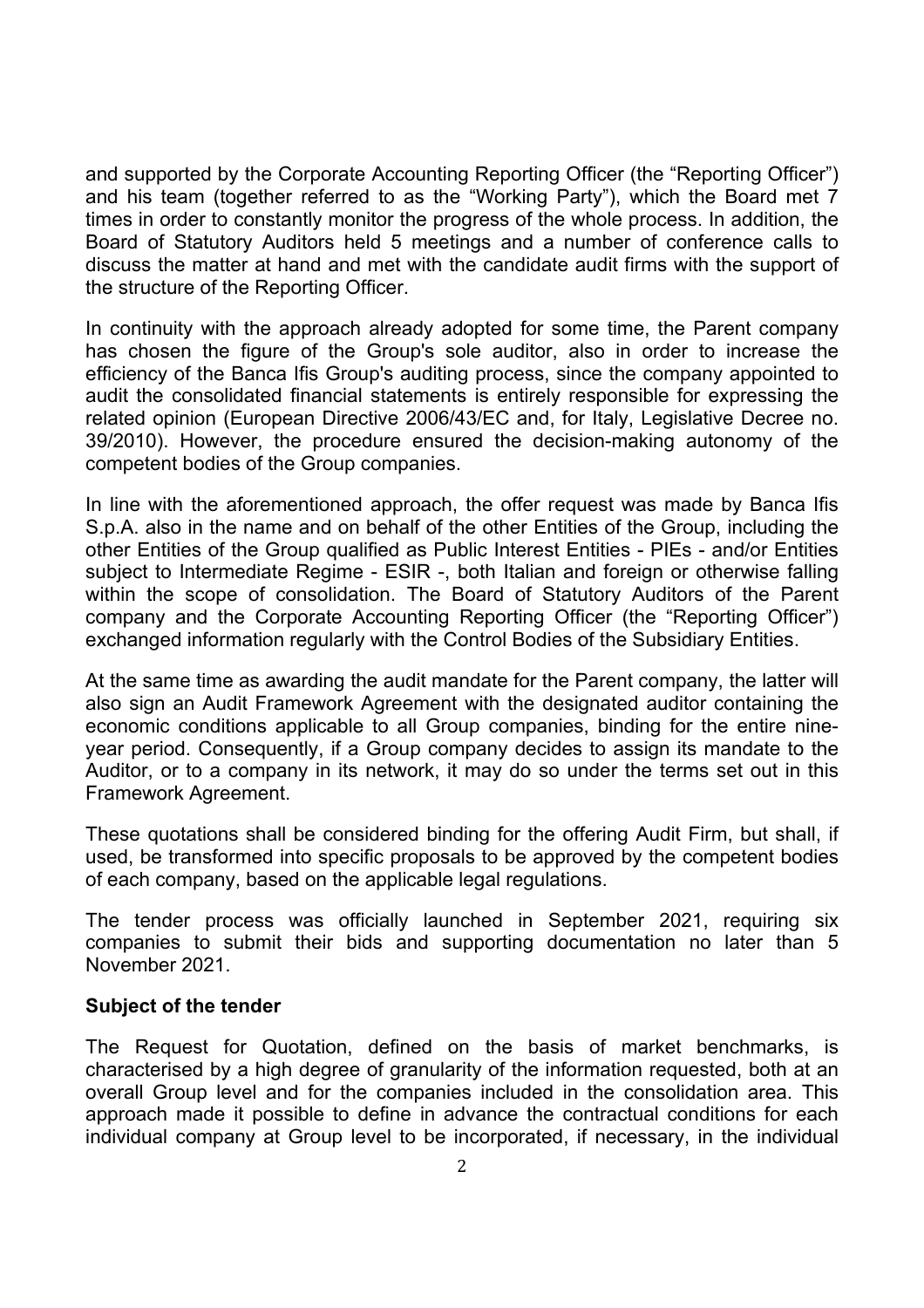contracts following the appointment.

The Request for Quotation included:

- the terms and conditions of the offer, with particular reference to legal and economic aspects
- the list of information required with reference to the governance of the audit firm, the relative coordination mechanisms, independence and incompatibilities, the technical competence of the team, the market presence in terms of geographical coverage of the countries where Banca Ifis operates and the economic offer
- in particular, audit firms were asked to draw up a summary statement containing the main quantitative information (such as turnover, presence in the countries where the company operates, number of professionals, main bank clients, and for each company, fees and hours)
- a description of the audit or voluntary services to be listed
- the scope of the tender, including Banca Ifis S.p.A., its Italian and foreign subsidiaries and the securitisation vehicles being consolidated.

The services included in the scope of the tender are listed below:

- Statutory audit of the Group's consolidated financial statements and expression of an opinion on the consistency of the Report on Operations with the contents of the financial statements
- Statutory audit of the Financial Statements and expression of an opinion on the consistency of the Report on Operations with the contents of the financial statements
- Verification of proper bookkeeping
- Audits related to the signing of tax returns
- Limited audit of the consolidated half-year financial report
- Limited audit of the reporting packages prepared as at 30 June by the subsidiaries (excluding foreign companies and securitisation vehicles) included in the scope of consolidation for the sole purpose of inclusion in the Parent company's consolidated half-year report, with issue of a specific report
- Audit of the reporting packages prepared as at 31 December for foreign subsidiaries and securitisation vehicles solely for inclusion in the consolidated financial statements of the Parent company, with issue of a specific report
- Issuance of attestation for the purpose of including the consolidated net profit for the year before adopting a formal decision of the consolidated final result for the year, in the calculation of the consolidated primary tier 1 capital, pursuant to Article 26, paragraph 2 letter a) of Regulation (EU) no. 575/2013 of 26 June 2013
- Checks relating to the calculation of the contribution to the National Guarantee Fund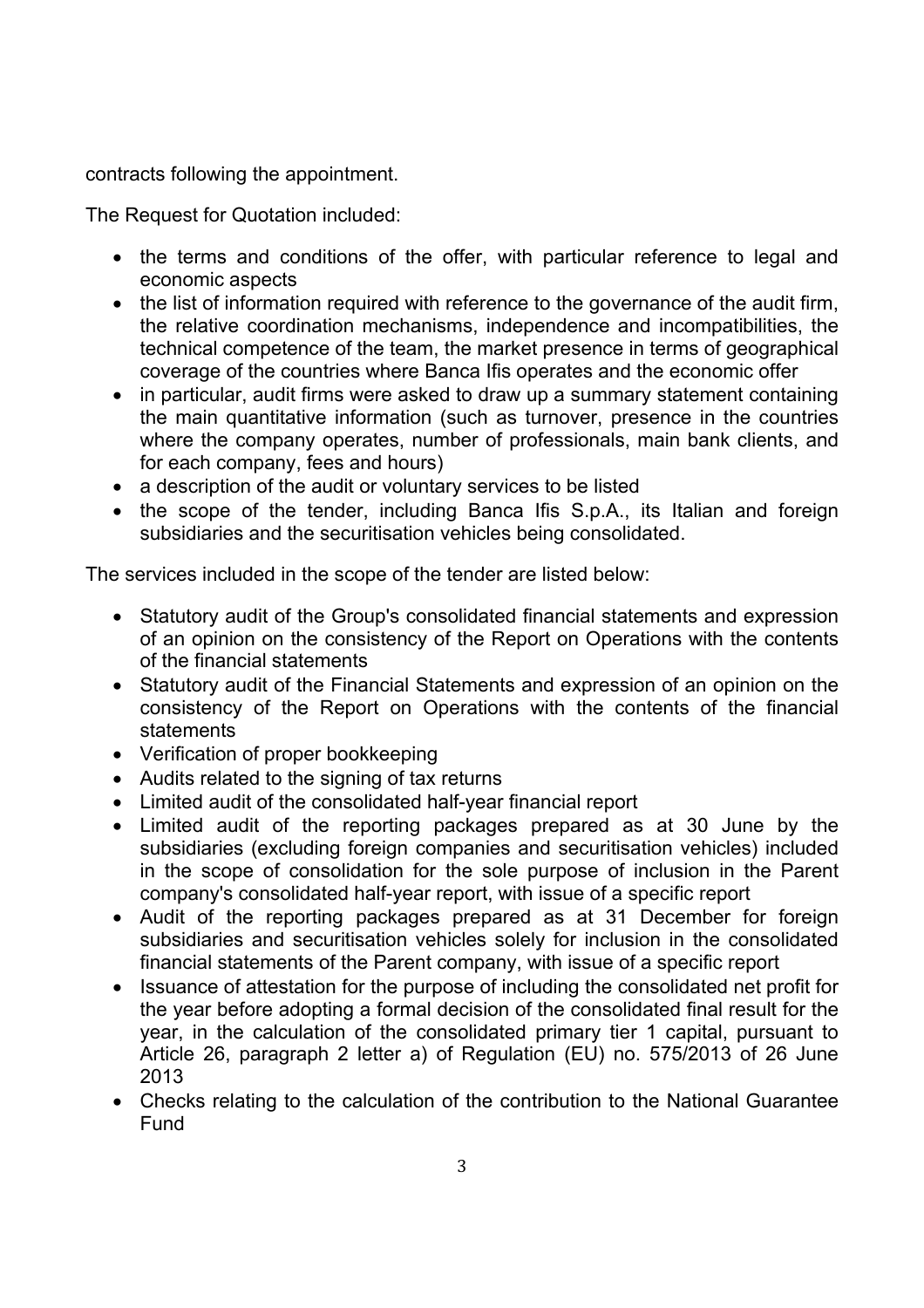Limited audit of the consolidated non-financial statement - NFS

# **Procedure for selecting companies to be invited to tender**

The selection procedure was defined and carried out in full compliance with Art. 16 of the European Regulation with the aim of guaranteeing a high quality of the statutory audit service, adequate to the size and structure of the Group.

As a preliminary step, the Board of Statutory Auditors shared with the competent corporate structures the criteria taken into account for the identification of the audit firms to be invited to participate in the tender, the structure of the offer request, the criteria for the assessment of the proposals received, as well as the procedures for the assignment of the related score.

In order to identify the audit firms to be invited to tender, it was determined that they should meet the following standards:

- they must have held audit appointments with PIEs in the banking sector in recent years
- they must belong to an international network covering the geographic areas in which the Group is present
- they must have the legal form of a joint-stock company under Italian law.

Six companies were identified (BDO Italia S.p.A., KPMG S.p.A., Deloitte & Touche S.p.A., Mazars Italia S.p.A., PricewaterhouseCoopers S.p.A. and Ria Grant Thornton S.p.A.), which were deemed to comply with the above-mentioned standards.

Five of the six companies invited produced the required documentation, while Grant Thornton S.p.A. decided not to submit any offer.

Moreover, following the meetings between the working party and the Bank's Management, the latter came to focus on the greater strategic importance of the Deloitte & Touche network in its capacity as consultant and this condition was also officially recognised by Deloitte & Touche which consequently proceeded to withdraw its Offer. Therefore, the Bank's Management invited the working party not to consider Deloitte & Touche among the possible candidates for statutory audit services in order to avoid conditions of incompatibility between the audit itself and the consulting activities being carried out.

#### **Measurement criteria**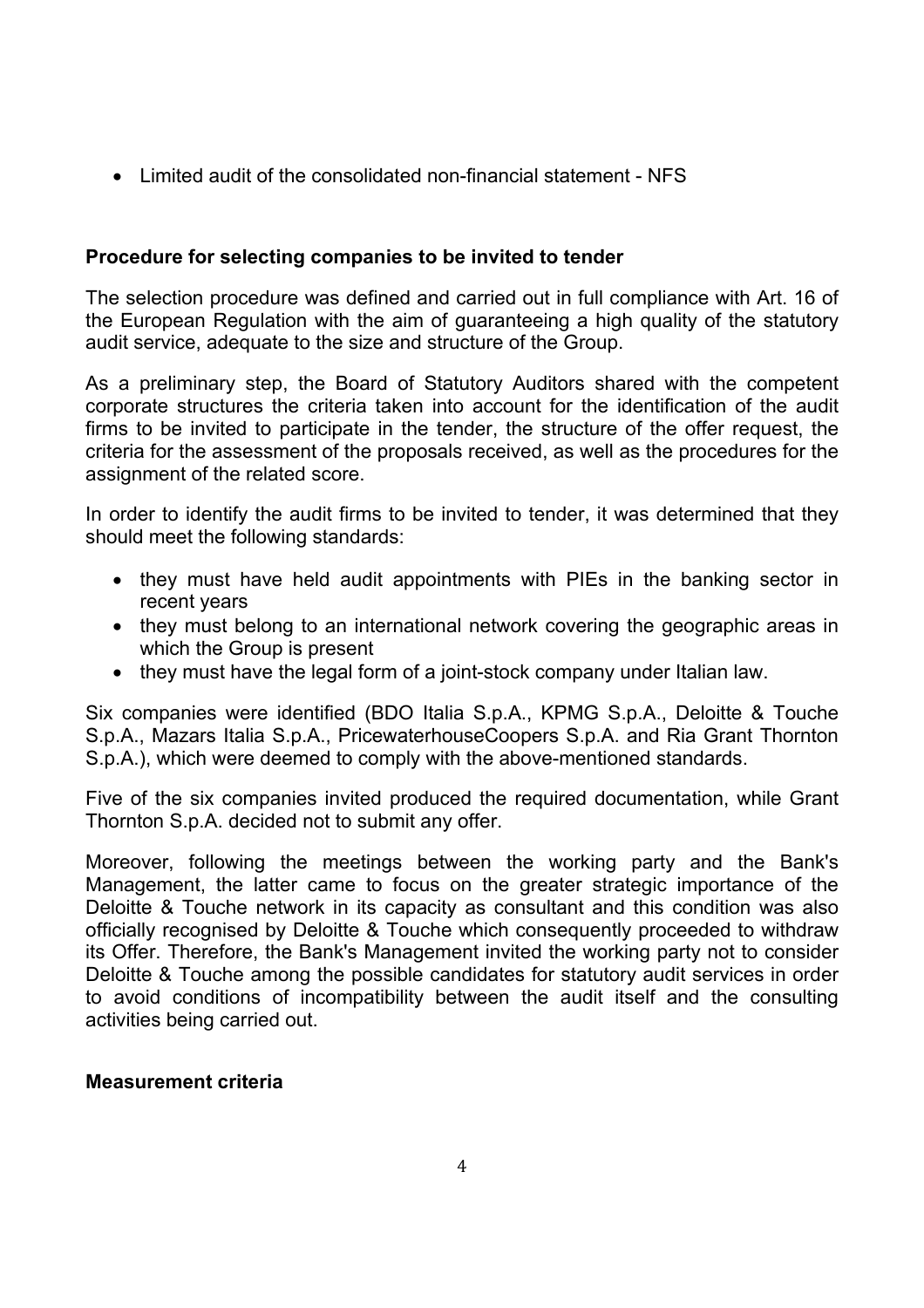The Board first identified the evaluation parameters to be used in analysing the proposals received. Each identified item was assigned a specific relevance.

The quality parameters were traceable to three macro areas:

- Presence/organisation/experience in relevant sectors and countries with a focus on governance and organisational mechanisms, presence in relevant local markets in terms of revenue, and expertise in the banking sector
- Combination of the professional profiles together with the competence and technical experience of the team (focus on the teams in Italy, Poland and Romania with particular reference to the experience and involvement in the audit process of Partners, Managers and Technicians in terms of risk management, IT audit, tax and legal issues, compliance and internal control system)
- Adequacy of the Audit Strategy and Plan, with a focus on the main risks to which the Group is exposed.

The quantitative criterion used, on the other hand, concerned the economic value of the services offered in the tender (both mandatory and voluntary), the cost of expenses and any methods of adjusting fees.

Each of the identified drivers was analysed and evaluated, assigning a score between 1 and 3 (where the score of 3 was attributed to the offer judged best for that specific parameter).

The 4 macro areas were then assigned a weighting level.

## **Assessment of the offers**

As specified above, five of the six companies invited produced the required documentation, while Grant Thornton S.p.A. decided not to submit any offer.

In addition, the Board of Statutory Auditors took note of the decisions taken by the Bank's Management regarding the predominant consulting role configured for Deloitte & Touche S.p.A. and therefore did not proceed to analyse and evaluate this offer.

Following the preliminary analysis of the offers received, it was decided to limit the subsequent comparative evaluation to three offers as the working party considered Mazars Italia S.p.A. not fully responsive to the needs of the Banca Ifis group mainly in light of the limitation in the eventual assumption of the position following the previous position held in Farbanca S.p.A. and also for the dimensional characteristics of the same.

The Board of Statutory Auditors and the Reporting Officer, on the basis of the Working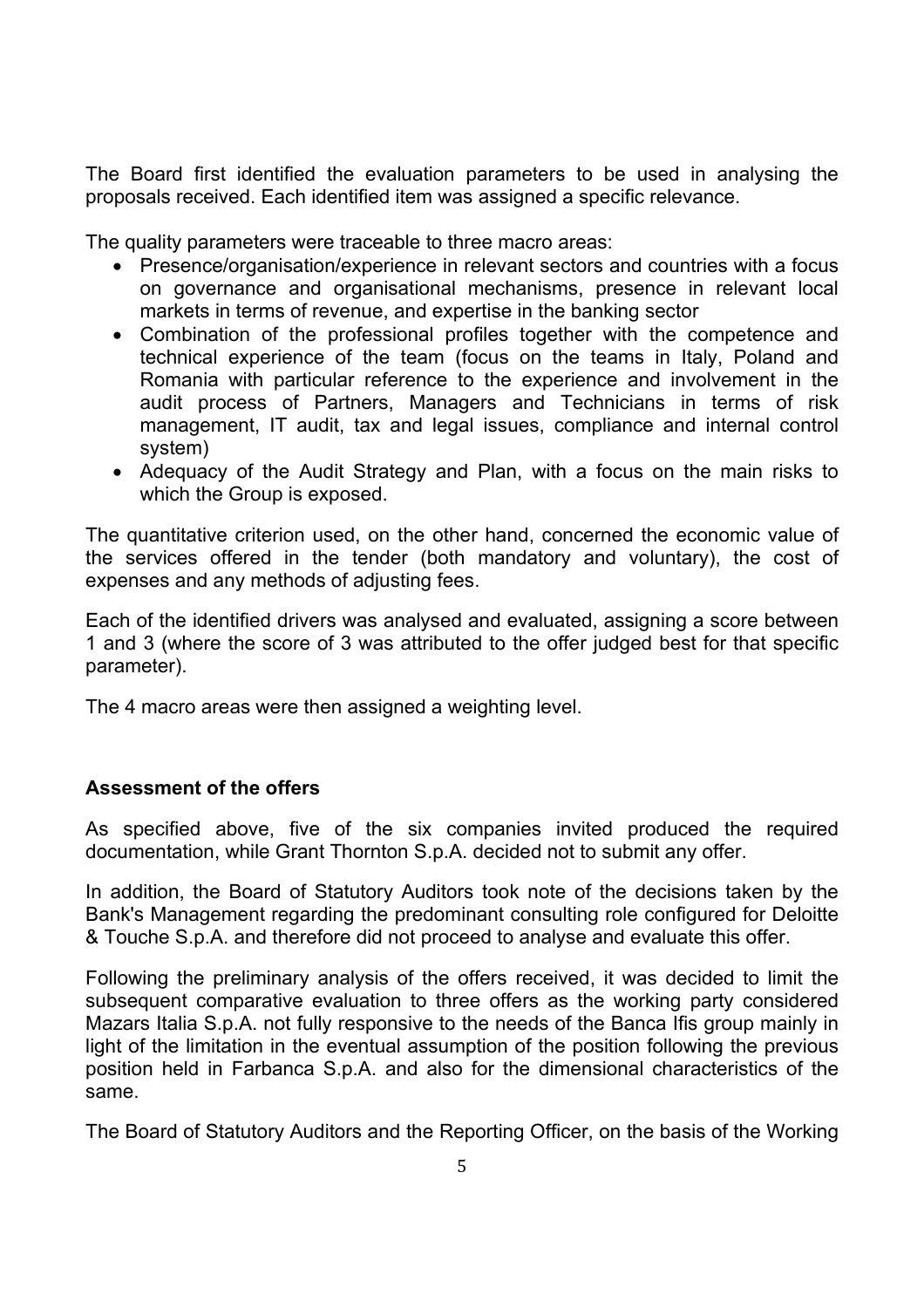Party's analyses, then analysed the offers received from PWC, KPMG and BDO Italia S.p.A. and discussed the related assessments (which, with regard to the technical expertise of the teams, involved an analysis of the technical expertise of the team members, also accrued within the Group, in order to arrive at an overall qualitative assessment of the teams intended as a result of the experience of the individuals), meeting separately with the representatives of these companies on 22 November 2021 in order to acquire further assessment elements in addition to those already included in the offers' sets of documents.

The documentation gathered, the meetings held and the analyses conducted have highlighted the high quality of the bids received and the professionalism of the audit teams presented.

With regard to the audit firm BDO, despite the quality of the documentation received, it was felt that the size element of the firm and of the team dedicated to financial institutions was a discriminating factor with respect to the other two offers examined. Therefore, the table below shows the main economic components in terms of cost and quantification of the dedicated hours of the two selected companies:

|                                                                                                                                      | <b>KPMG</b>                                    |             | <b>PWC</b>             |             |                                       |             |
|--------------------------------------------------------------------------------------------------------------------------------------|------------------------------------------------|-------------|------------------------|-------------|---------------------------------------|-------------|
| <b>Banca Ifis</b>                                                                                                                    | <b>Hours</b>                                   | <b>Fees</b> | <b>Hours</b>           | <b>Fees</b> | <b>Hours</b>                          | <b>Fees</b> |
|                                                                                                                                      | From the 1st year of the<br>assignment onwards |             | 1st year of assignment |             | From<br>the<br>2nd<br>year<br>onwards |             |
| of<br>Audit<br>the<br>financial<br>statements                                                                                        | 2.225                                          | 160.462     | 1.660                  | 93.000      | 1.381                                 | 93.000      |
| of<br>regular<br>Verification<br>bookkeeping                                                                                         | 116                                            | 7.726       | 150                    | 8.500       | 124                                   | 8.500       |
| Opinion on the consistency of<br>the Report on Operations with<br>the contents of the financial<br>statements                        | 29                                             | 1.931       | 121                    | 6.980       | 100                                   | 6.980       |
| the<br>Checks<br>relating<br>to<br>calculation of the contribution<br>to the National Guarantee<br>Fund                              | 29                                             | 1.931       | 31                     | 1.900       | 24                                    | 1.900       |
| Signing tax returns                                                                                                                  | 44                                             | 2.897       | 90                     | 5.700       | 75                                    | 5.700       |
| Audit of the consolidated<br>financial statements                                                                                    | 232                                            | 16.750      | 634                    | 35.000      | 527                                   | 35.000      |
| Audit of the consolidated half-<br>year financial report                                                                             | 363                                            | 26.173      | 332                    | 18.000      | 276                                   | 18.000      |
| Certification for the purposes<br>of inclusion in primary tier 1<br>capital of profit being made at<br>the end of the financial year | 120                                            | 8.664       | 611                    | 34.000      | 500                                   | 34.000      |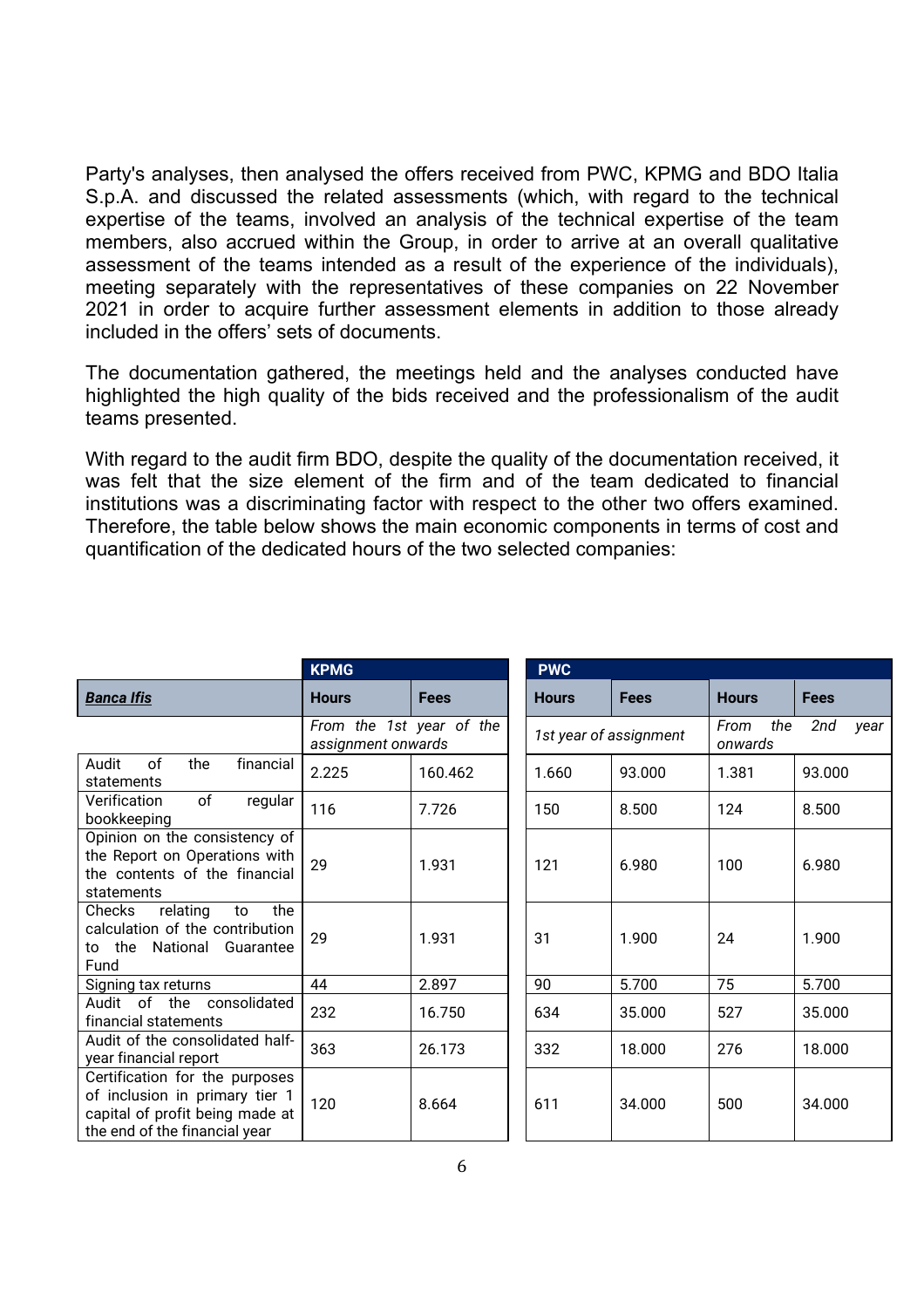| the<br>Limited<br>review<br>οt<br>Non-Financial<br>Consolidated<br>Statement | 500   | 36.100  | 430    | 26.000  | 379   | 26.000  |
|------------------------------------------------------------------------------|-------|---------|--------|---------|-------|---------|
|                                                                              |       |         |        |         |       |         |
| Total Banca Ifis                                                             | 3.658 | 262.634 | 4.059  | 229.080 | 3.386 | 229.080 |
|                                                                              |       |         |        |         |       |         |
| Total subsidiaries                                                           | 5.836 | 397.366 | 7.169  | 439.520 | 6.541 | 439.520 |
|                                                                              |       |         |        |         |       |         |
| <b>Total Banca Ifis Group</b>                                                | 9.494 | 660.000 | 11.227 | 668.600 | 9.927 | 668.600 |

It is deemed appropriate to point out that in its proposal PWC communicates that, with regard to the entity resulting from the merger by incorporation between Credifarma S.p.A. and Farbanca S.p.A., the Audit Firm foresees a reduction impact of approximately 50% of the estimated hours and related fees for the incorporated company Credifarma.

With regard to further aspects of the economic component of the two offers, it should be noted that:

- the expenses incurred in carrying out the work, such as secretarial expenses, out-of-pocket expenses, travel expenses relating to Banca Ifis S.p.A. were quantified with a cap of 8% of the fees for PWC and 10% for KPMG;
- the annual adjustment of fees has been envisaged, in both offers, on the basis of the change in the ISTAT index;
- both offers have foreseen that there will be no adjustments to the fee except in the event of "exceptional circumstances" such as to entail a significant increase in audit activities and times such as, for example, changes in the structure and size of the Bank and/or the Group, changes in regulations, accounting and/or auditing standards, the performance of complex operations, identifying a 10% excess charge on fees for PWC and 5% for KPMG.

The results of the qualitative and quantitative assessment and the final ranking of the two offers, grouped by macro-category, approved by the Board of Statutory Auditors during the meeting held on 12 January 2022, are shown below.

|                                 | Maximum score of<br>the<br>macro- | Scores awarded |             |  |
|---------------------------------|-----------------------------------|----------------|-------------|--|
|                                 | category                          | <b>PWC</b>     | <b>KPMG</b> |  |
| Organisation and experience - S | 10,50                             | 8,75           | 9,00        |  |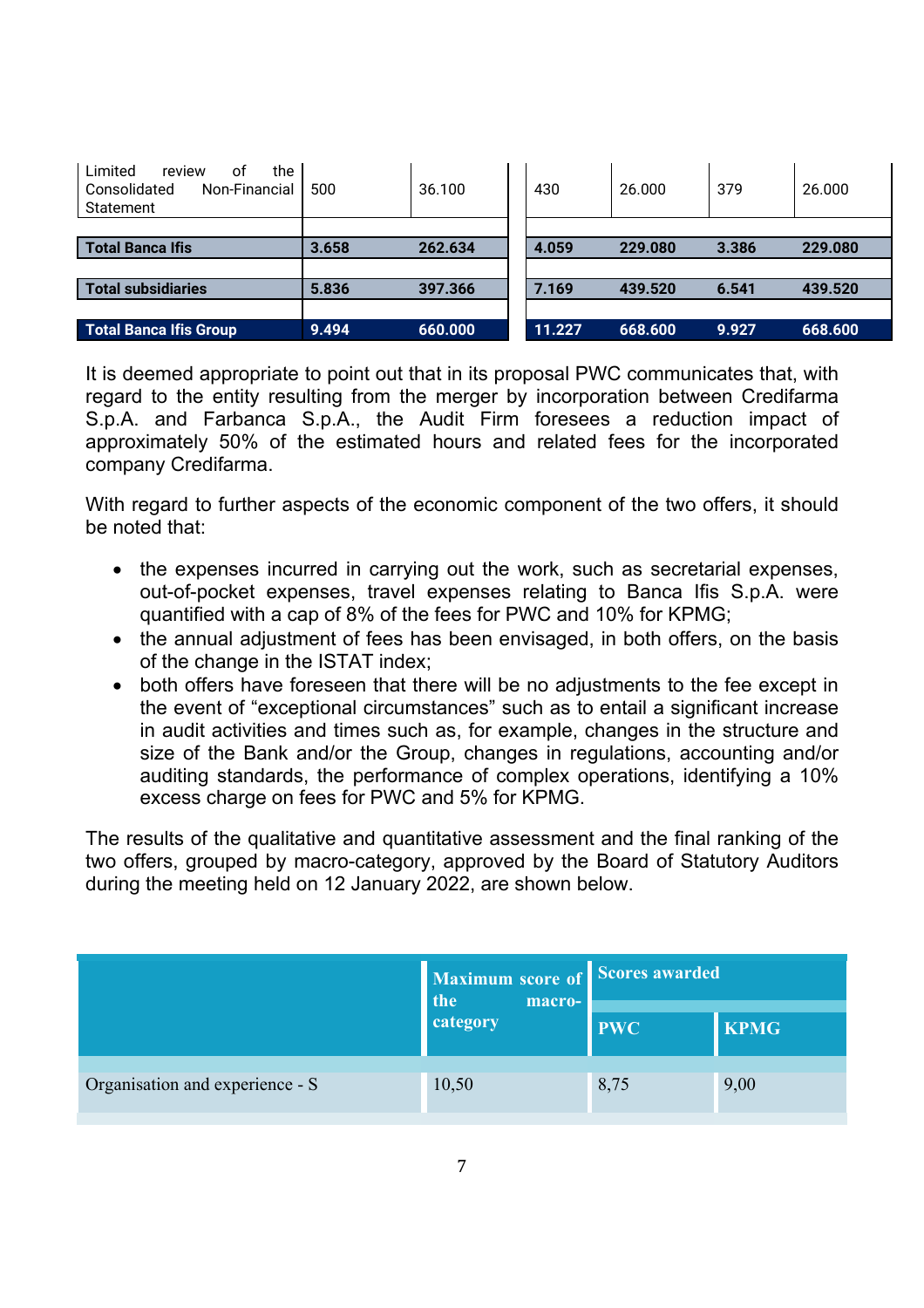| Technical expertise of the team and mix of professional figures - $T$ |       | 11,50 | 12,25 |
|-----------------------------------------------------------------------|-------|-------|-------|
| Adequacy of the Audit Strategy and Plan,<br>total hours - F           | 20,25 | 19,50 | 12,50 |
| Total cost of services - E                                            | 4,50  | 3,75  | 3,75  |
| <b>TOTAL</b>                                                          | 52,50 | 43,50 | 37,50 |

The individual macro-categories of evaluation parameters were then weighted for relevance as described in the table below, which sets out the final score assigned.

|                                                                        | <b>Weighting</b><br>of | <b>Final scores</b> |             |  |
|------------------------------------------------------------------------|------------------------|---------------------|-------------|--|
|                                                                        | scores awarded         | <b>PWC</b>          | <b>KPMG</b> |  |
| Organisation and experience - S                                        | 10%                    | 0,9                 | 0,9         |  |
| Technical expertise of the team and mix of<br>professional figures - T | 40%                    | 4,6                 | 4,9         |  |
| Adequacy of the Audit Strategy and Plan,<br>total hours - F            | 40%                    | 7,8                 | 5,0         |  |
| Total cost of services - E                                             | 10%                    | 0,4                 | 0,4         |  |
| <b>TOTAL</b>                                                           |                        | 13,7                | 11,2        |  |

Thus said, the Board of Statutory Auditors, in relation to the assignment of the engagement for the statutory audit of the accounts of Banca Ifis S.p.A. for the nineyear period 2023 - 2031, on the basis of the selection procedure, the offers received, the evaluations carried out and the results of the same, considering that Article 16 of European Regulation no. 537/2014 provides that the reasoned proposal to the Shareholders' Meeting must contain at least two possible alternatives for the assignment and requires the expression of a duly justified preference for one of them, hereby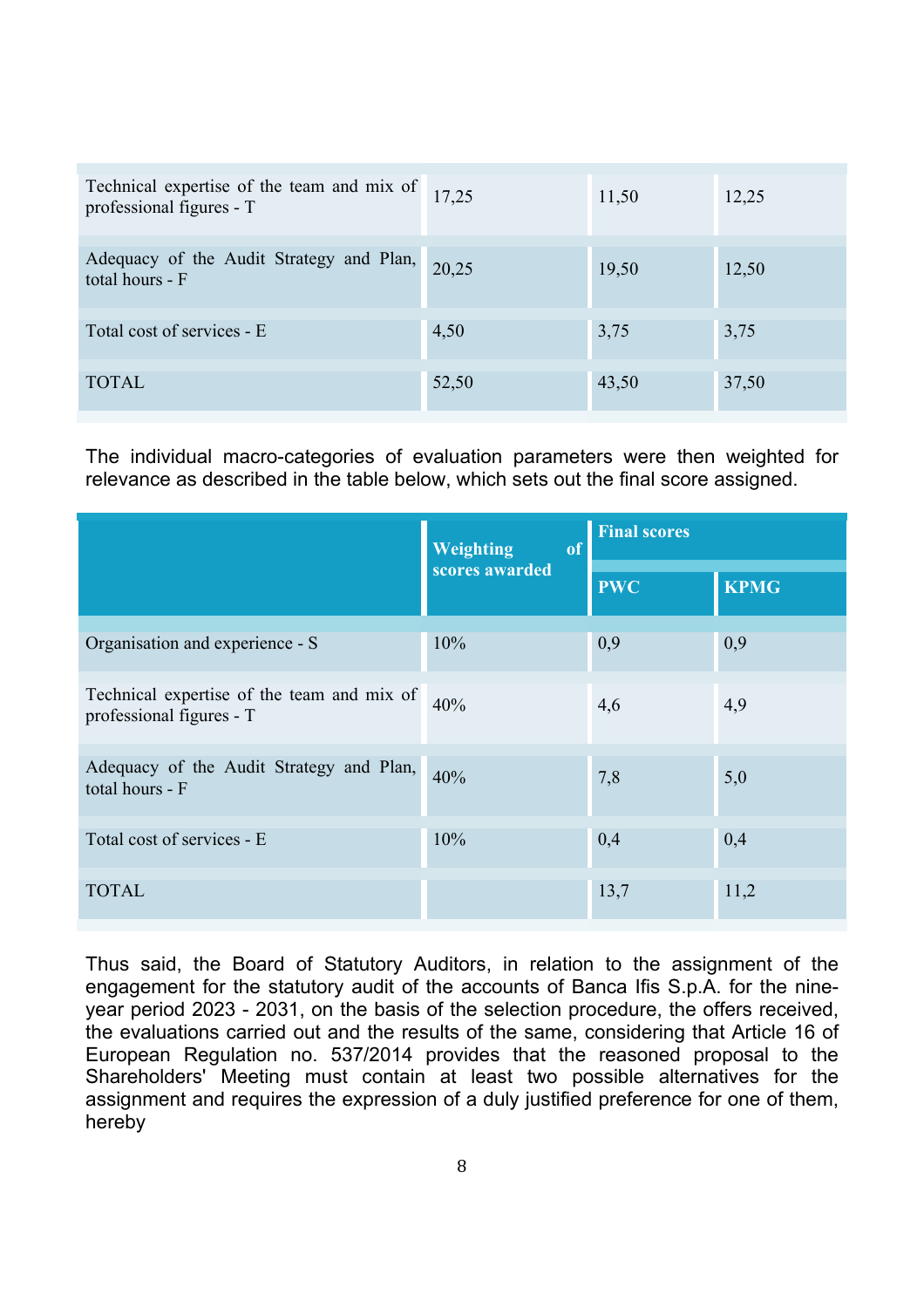### **SUBMITS**

to the Shareholders' Meeting of Banca Ifis S.p.A., pursuant to Art. 16, paragraph 2, of European Regulation no. 537/2014 as well as Art. 13 and 17 of Italian Legislative Decree no. 39/2010, the two proposals concerning the mandate for the statutory audit of the accounts of Banca Ifis S.p.A. for the nine-year period 2023-2031, formulated by PricewaterhouseCoopers S.p.A. and KPMG S.p.A., whose economic components have been summarised above,

#### EXPRESSING

a unanimous preference for the company PriceWaterhouseCoopers S.p.A., since it scored higher in terms of quality and essentially equal economic conditions at Group level. The main elements of the offer considered qualifying and such as to motivate the preference expressed in favour of this tenderer were as follows:

- the company's experience with Italian and European banking and financial clients of comparable size and complexity was an important element in assessing its ability to carry out the audit of an articulated group such as is Banca Ifis today
- the audit team dedicated to Banca Ifis is made up of Partners, Managers and technicians, who have gained significant experience in financial institutions comparable to Banca Ifis Group
- the audit approach is carefully and in detail explained and characterised by materiality thresholds that also take into account the relevance of Shareholders' Funds
- the expectation of a larger number of hours with a high-level professional mix.

In compliance with Article 16, paragraph 2 of EU Regulation 537/2014, the Board of Statutory Auditors declares that this recommendation has not been influenced by third parties and that none of the type clauses referred to in paragraph 6 of the aforementioned Article 16 of the Regulation have been applied.

\*\*\*\*\*\*\*\*\*\*\*\*\*\*

Dear Shareholders,

You are therefore invited to approve the proposal concerning the assignment to PriceWaterhouseCoopers S.p.A. of the tasks relating to the provision of "statutory audit services", as defined above, in favour of Banca Ifis S.p.A. for the financial years 2023-2031 according to the contents, terms including the criteria for the adjustment of the fees, and methods proposed by the Board of Statutory Auditors, for an annual fee